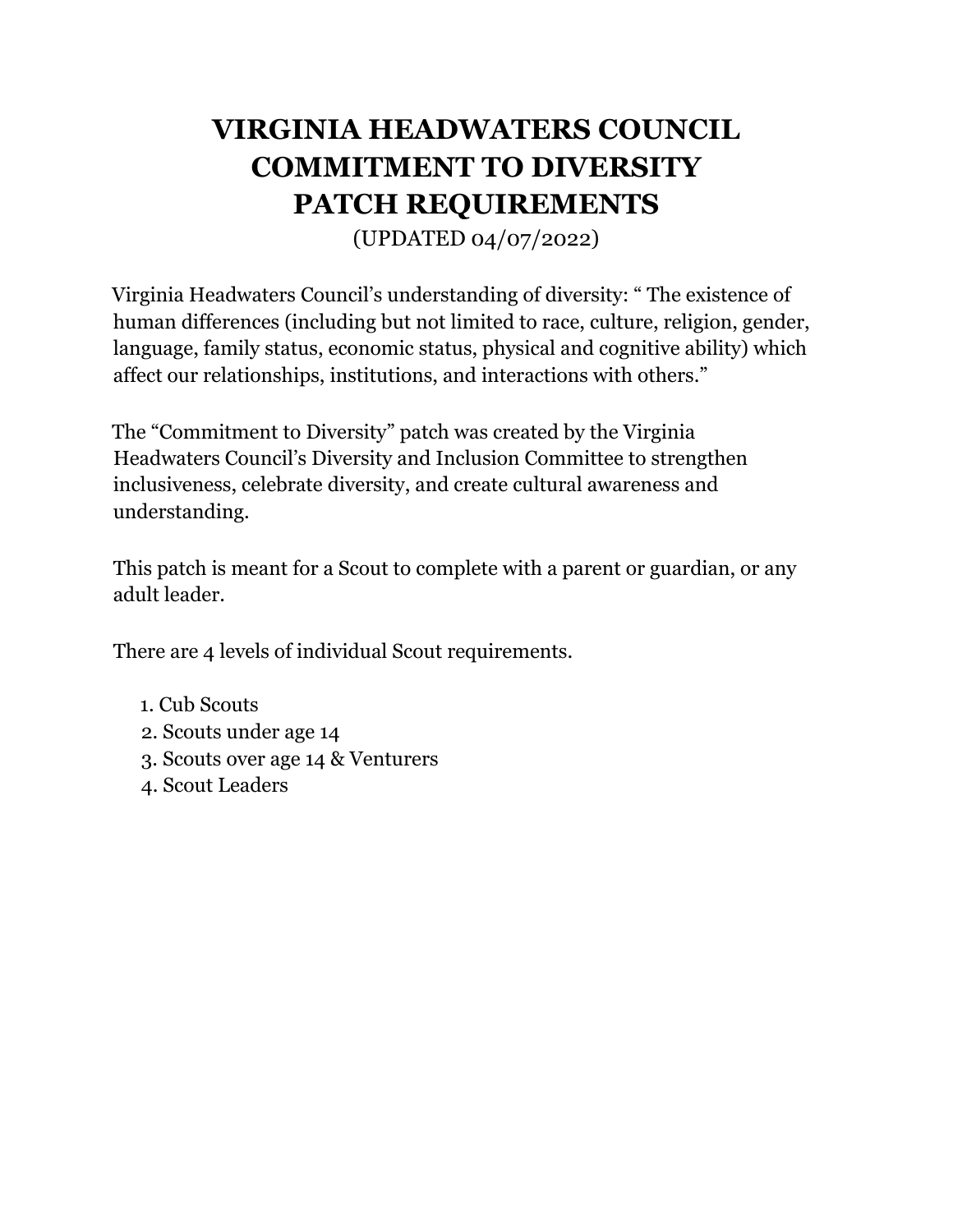# **Cub Scout Requirements for Commitment to Diversity Patch**

❏ Lion Elective Adventure: Pick My Path

❏ Tiger Elective Adventure: Family Stories

❏ Wolf Elective Adventure: Cubs Who Care

❏ Bear Elective Adventure: Bear Picnic Basket (with an emphasis on

preparing food from your own or from another culture)

❏ Webelos/AOL Elective Adventure: Aware and Care

Date Earned

2. Attend a cultural event or faith service that is different from your own. Examples: Cville's Festival of Cultures, Powwows.com, Pride parades and marches, different religious services, Day of the Dead celebration, Lunar New Year, mosque services and celebrations, weddings of a different culture, Jewish celebrations and services, etc.

| Name of Event |  |
|---------------|--|
| Date Attended |  |

3. Exchange with another Scout or another Scout's family member your family's oral histories and stories that highlight each family's differences. Date Completed

4. Submit a written summary or draw pictures of what you did and what you learned while earning this award. Be prepared to discuss if asked. (Lions can share verbally with their parent or den leader)

5. Pledge: I will do my best to be friendly to all people, and be brave in welcoming those who are different than me.

Sign off: Den leader or Cubmaster Date: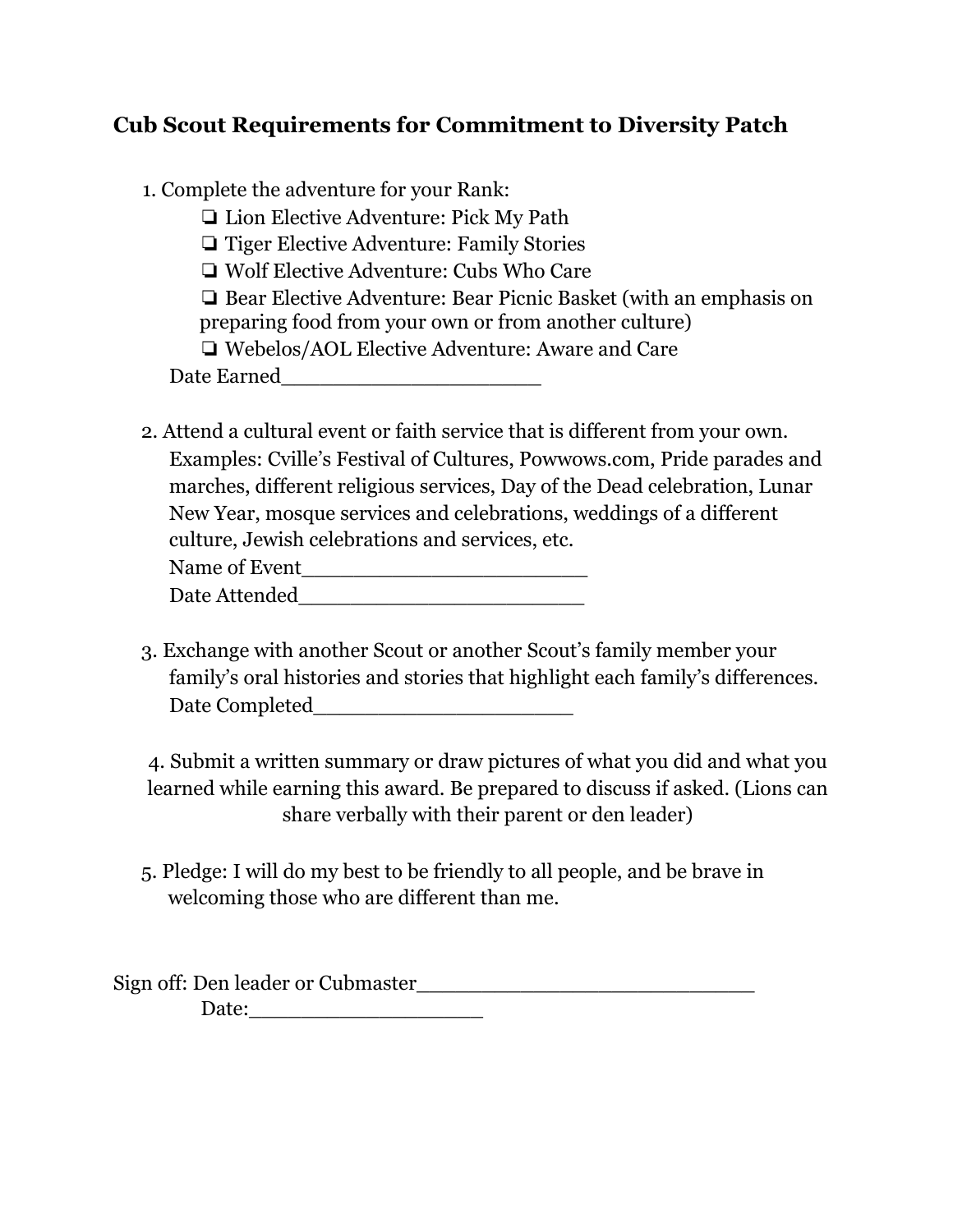### **Scouts BSA under Age 14 Requirements for Commitment to Diversity Patch:**

- 1. Complete **ONE** of the following merit badges:
	- ❏ American Cultures Merit Badge
	- ❏ Disabilities Awareness Merit Badge
	- ❏ Citizenship in Society Merit Badge

- 2. Exchange with another Scout or another Scout's family member your family's oral histories and stories that highlight each family's differences. Date Completed
- 3. Complete **ONE** of the following research activities:
	- ❏ Research the cultural impact and influence of sports from a different culture on the United States.
	- ❏ Research the cultural impact of music from a different culture on the United States.
	- ❏ Research the cultural impact of art from a different culture on the United States.
	- ❏ Research the cultural impact of food from a different culture on the United States.

| Date Completed |  |
|----------------|--|
|                |  |

- 4. Submit a written summary of what you did and what you learned while earning this award. Be prepared to discuss if asked.
- 5. Pledge: I will do my best to be friendly to all people, and be brave in welcoming those who are different than me.

| Sign off: Unit leader or Scoutmaster_ |  |
|---------------------------------------|--|
| Date:                                 |  |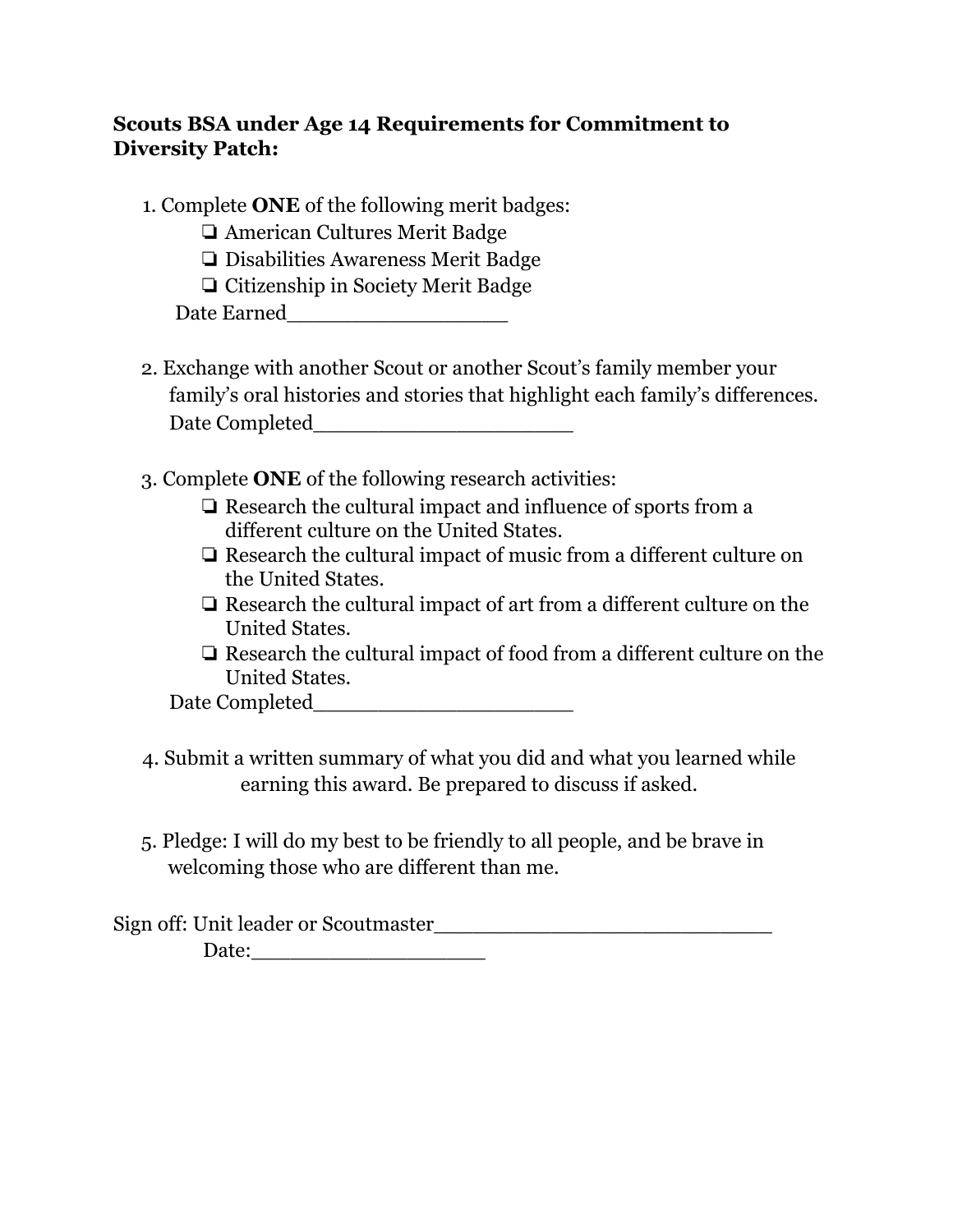## **Scouts BSA Over Age 14 and Venturer Requirements for Diversity Patch:**

- 1. Complete all the requirements for Scouts under age 14.
- 2. Write a report on one person who has affected change with a point of view, experience, background or orientation that is not your own. This does not have to be a hero report.
	- 3. Submit a written summary of what you did and what you learned while earning this award. Be prepared to discuss if asked.

Sign off: Unit leader or Scoutmaster\_\_\_\_\_\_\_\_\_\_\_\_\_\_\_\_\_\_\_\_\_\_\_\_\_\_ Date:\_\_\_\_\_\_\_\_\_\_\_\_\_\_\_\_\_\_

## **Adult Leaders Requirements for Diversity Patch:**

1. Attend a cultural event or faith service that is different from your own. Date Attended

- 2. Exchange with another Scout leader your families' oral histories and stories that highlight each family's differences. Date Completed\_\_\_\_\_\_\_\_\_\_\_\_\_\_\_\_\_\_\_\_
- 3. Assist youth in your unit to earn the diversity award. Adults who do not directly work with youth may earn the award by promoting it at Scouting events or at meetings.

### **OR**

Lead four diversity moments in your unit.

4. Pledge to maintain commitment to diversity in their scout leadership role.

Commitment to Diversity ribbon will be awarded to any scouting unit (Pack, Troop, Venturing) that has at least one Scout and 1 adult leader who meet the individual requirements stated above. The ribbon will be awarded to the unit to add to their pack flag.